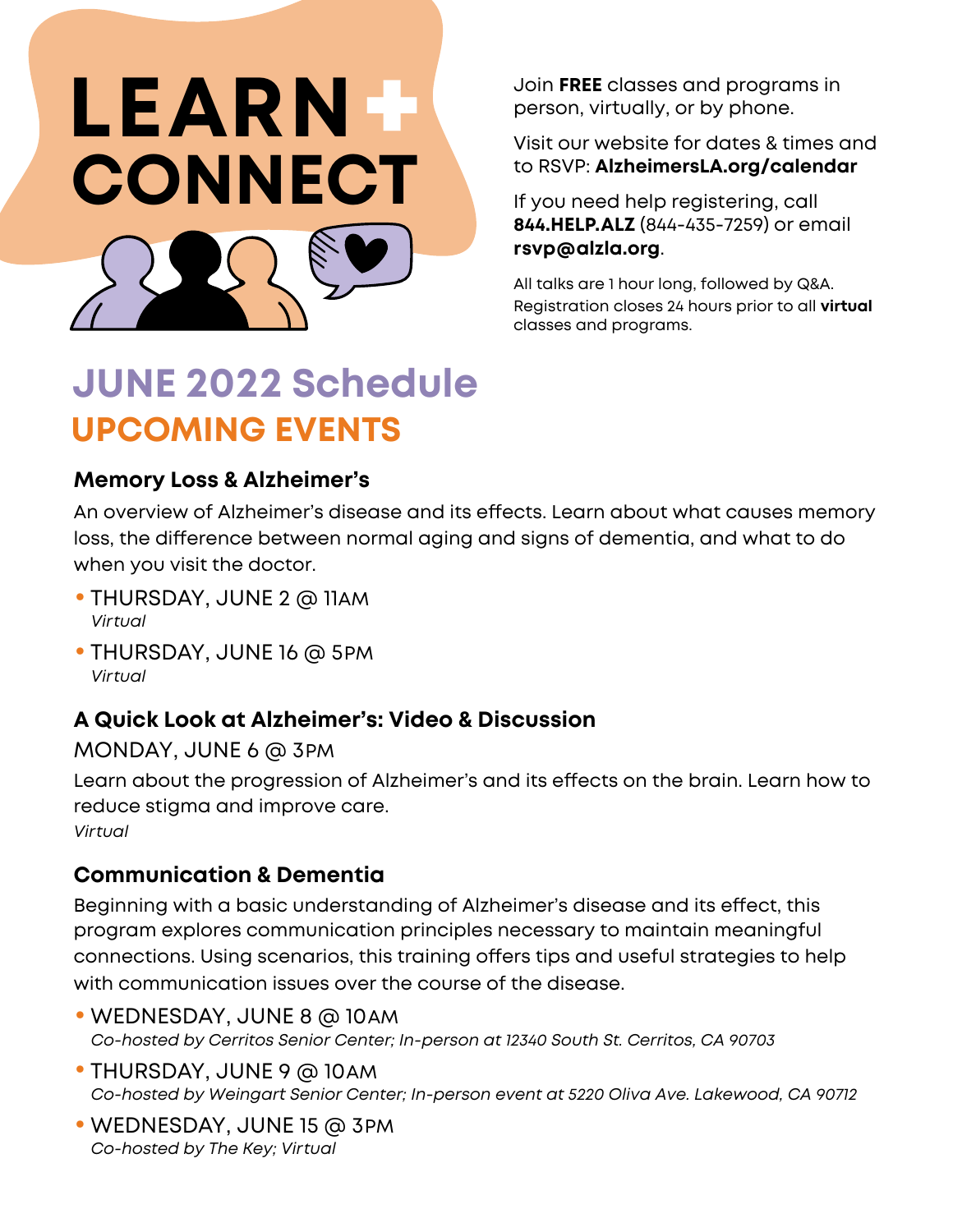# **Behaviors & Alzheimer's Disease**

# WEDNESDAY, JUNE 8 @ 3PM

A class for family members who are seeing changes in behaviors that are difficult to understand. Using the IDEA! strategy, this program aims to help individuals explore why behaviors happen, their meanings and practical tips to respond. *Co-hosted by The Key; Vir tual*

# **Healthy Brain Habits**

Did you know that you can keep your brain healthy? Learn how you can monitor what affects your brain health, identify the connection between other diseases and brain health, and the importance of understanding the warning signs of Alzheimer's disease and related dementias.

- THURSDAY, JUNE 16 @ 10AM *Co-hosted by USC Rancho Los Amigos; Vir tual*
- TUESDAY, JUNE 28 @ 10AM *Vir tual*

# **Caring for those with Alzheimer's: African American Voices**

#### THURSDAY, JUNE 16 @ 3PM

Families share information about warning signs, going beyond the stigma of the disease, and getting help to assist them. *Vir tual*

# **Dementia and the DMV**

#### THURSDAY, JUNE 30 @ 10:30AM

Learn about the DMV's policies for those living with Alzheimer's, driver safety knowledge test, driver license renewal requirements, senior ID cards, and more. *Vir tual*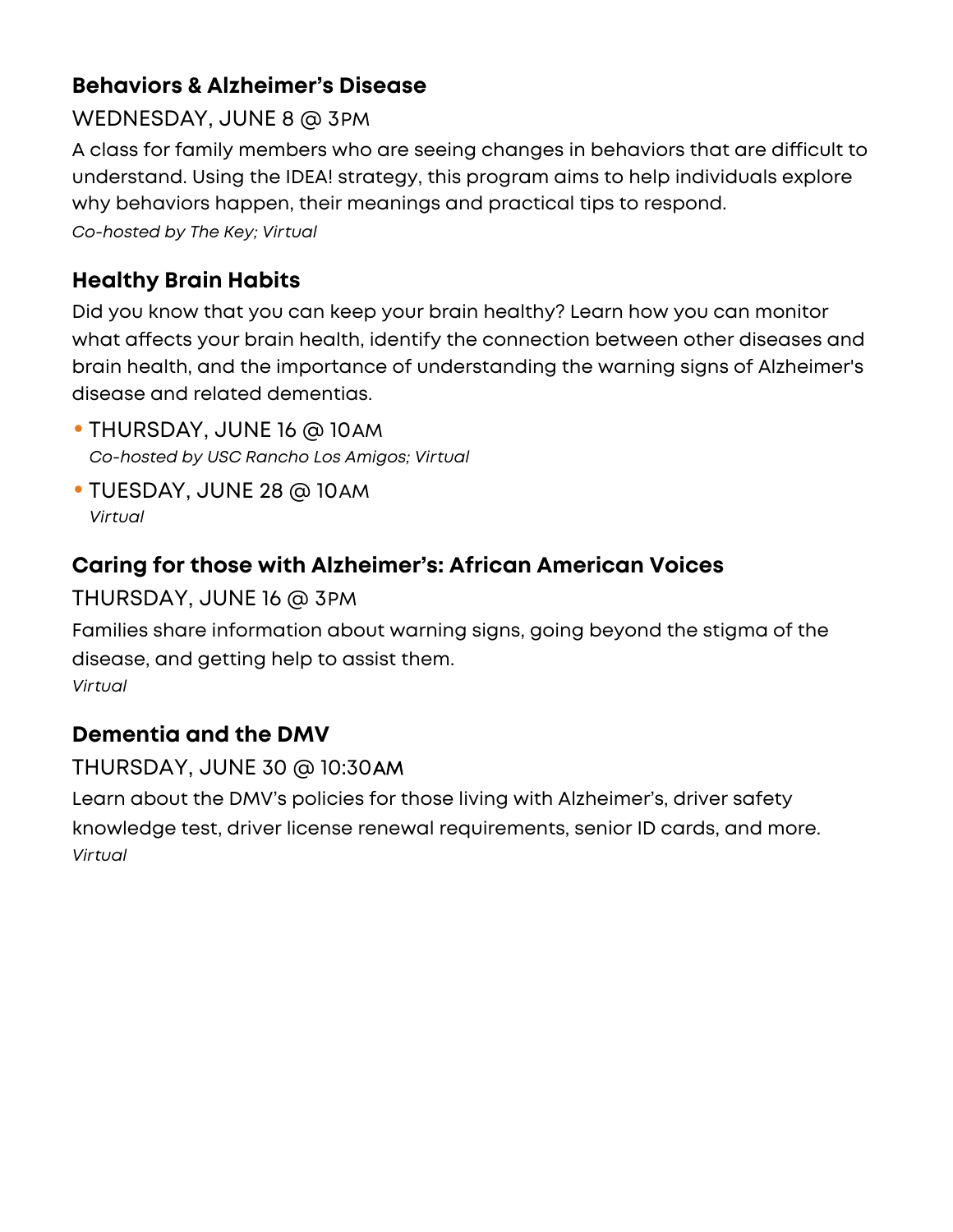# **ACTIVITIES**

Programs available to provide engaging opportunities for people living with dementia and their care partners.

 $RSVP$  at rsvp@alzla.org or 323.930.6271. All activities are virtual and a Zoom link will be provided.

# **TimeSlips Creative Storytelling**

#### WEDNESDAY, JUNE 1 @ 10AM

TimeSlips is an improvisational storytelling process focusing on imagination rather than memory. Through open-ended questions based on a fanciful photo prompt, the facilitator, Sarah Jacobus, invites spontaneous responses from participants that get woven into a story. There's no pressure to answer "correctly" and no way to do it wrong! TimeSlips is lively and fun!

#### **Online Activity Hour**

#### WEDNESDAY, JUNE 8 @ 11AM

You're invited to join activity specialist, Jon Schaeffer, for an hour of fun and stimulating programming in the comfort of your home, featuring a mix of music, trivia, jokes, history news and word teasers. Sit back and listen, or chime in when you choose. There will be something for everyone. It's a casual, good time!

#### **Memories in the Making**

Memories in the Making is an art program that allows people with Alzheimer's disease and other dementias explore their memories and emotions through the process of creating art to fulfill the participant's desire to communicate, particularly when speech is affected. Please join us for a virtual Memories in the Making painting session. Art supplies provided upon request.

- •MONDAY, JUNE 13 @ 10AM
- •MONDAY, JUNE 27 @ 10AM

#### **BasebALZ Program**

#### FRIDAY, JUNE 17 @ 11AM

BasebALZ, also referred to as "Talking Baseball," uses baseball as a topic for reminiscence therapy. Reminiscence therapy is an approach to improve the wellbeing of Alzheimer's patients by invoking and discussing their memories of the past.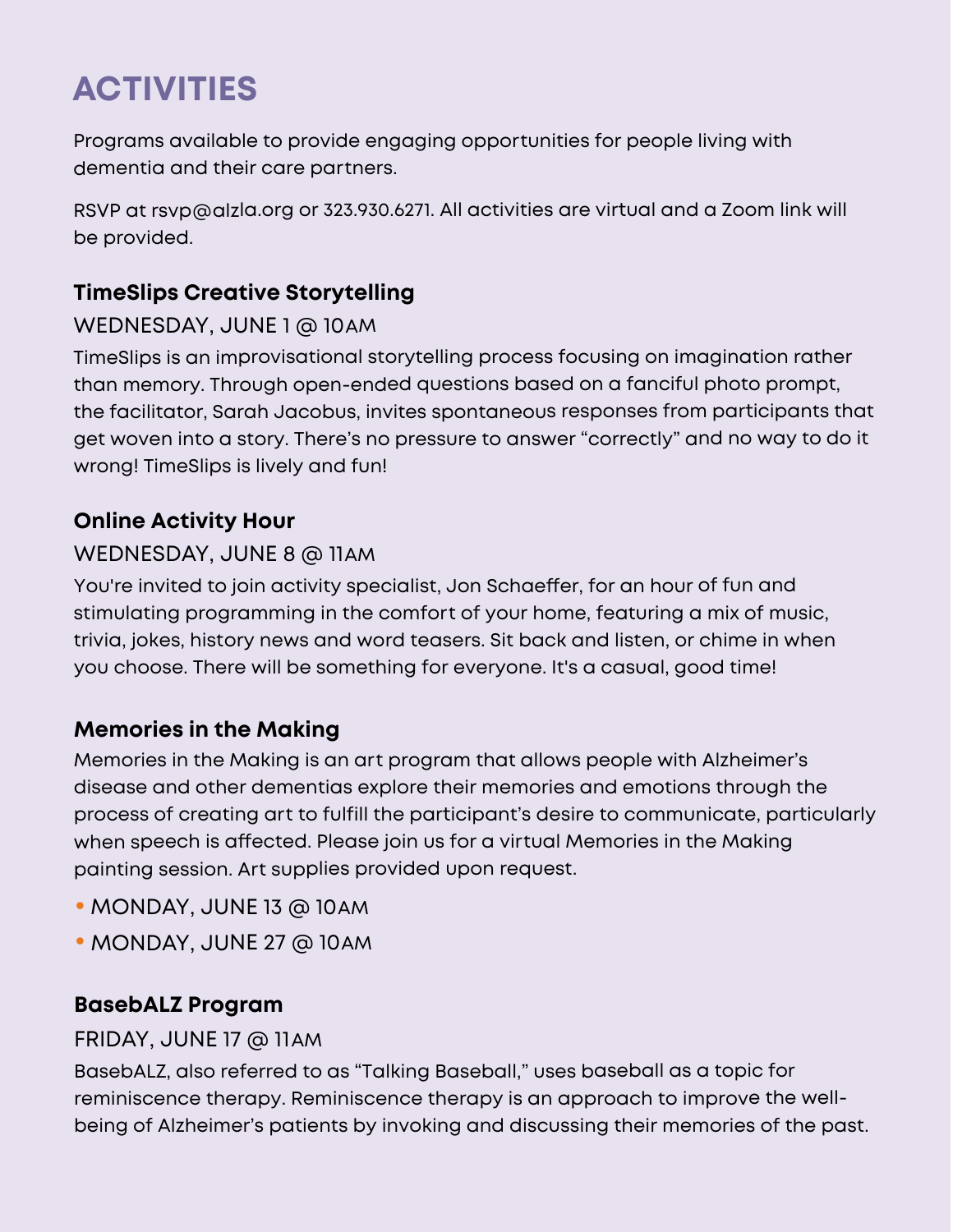#### **LACMA "Personal Connections" Program**

#### TUESDAY, JUNE 21 @ 1PM

Join LACMA Teaching Artist Elonda Norris in an engaging and fun virtual art session! She will guide the care partner and person living with dementia to look at and discuss works of art from the museum's collection - from the comfort of your own home.

## **LA Opera "Music to Remember" Workshop**

#### THURSDAY, JUNE 23 @ 11AM

Music helps us connect to each other, our community and even to our own inner selves. Music to Remember is inspired by the powerful (and scientifically proven) role that music plays in restoring the body, soul and memory. This recital with LA Opera teaching artist Nandani Sinha stimulate remembrance and gently invite reflection through familiar and beloved songs. Of course, we encourage joyful interaction and singing-along throughout.

# **SAVVY CAREGIVER WORKSHOPS**

This program develops the basic knowledge, skills, and attitudes needed to care for someone with Alzheimer's disease or another dementia.

#### **WEDNESDAYS, JUNE 1, 8, 15, 22, 29 & JULY 6, 11AM-1PM**

Savvy Caregiver: 6-week program *Virtual*

#### **TUESDAYS, JUNE 7, 14, 21, 3-5PM**

Savvy Caregiver Express: 3-week program *Virtual*

#### **THURSDAYS, JUNE 30 & JULY 7, 14, 5-7PM**

Savvy Caregiver Express: 3-week program *Co-hosted by Kaiser Baldwin Park; Virtual*

The workshop will be held via webinar. Computer and internet access required. Registration closes 4 days prior to the workshop. To RSVP or for more information, contact Sara Mikael at **323.451.2699** or **smikael@alzla.org**.